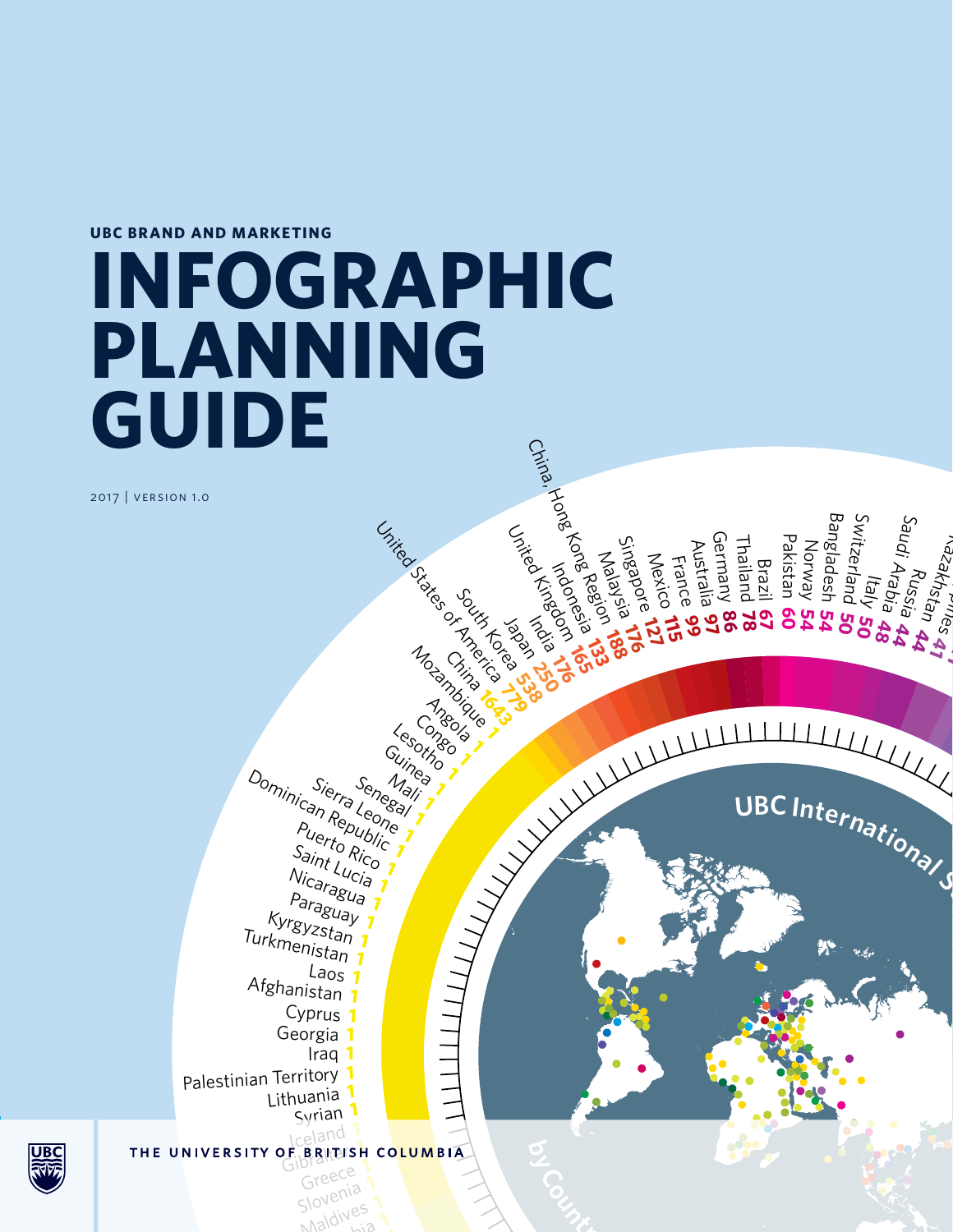### Infographic Planning Guide

2017 | version 1.0

### **contents**

| 1.0 | <b>Introduction</b>                      |   |
|-----|------------------------------------------|---|
| 2.0 | What is an infographic?                  | 2 |
| 3.0 | Infographic criteria                     | 4 |
| 4.0 | Distribution channels and considerations | 6 |
|     | Print                                    | 6 |
|     | Web                                      |   |
|     | Motion                                   | 8 |
|     | Social Media                             | 9 |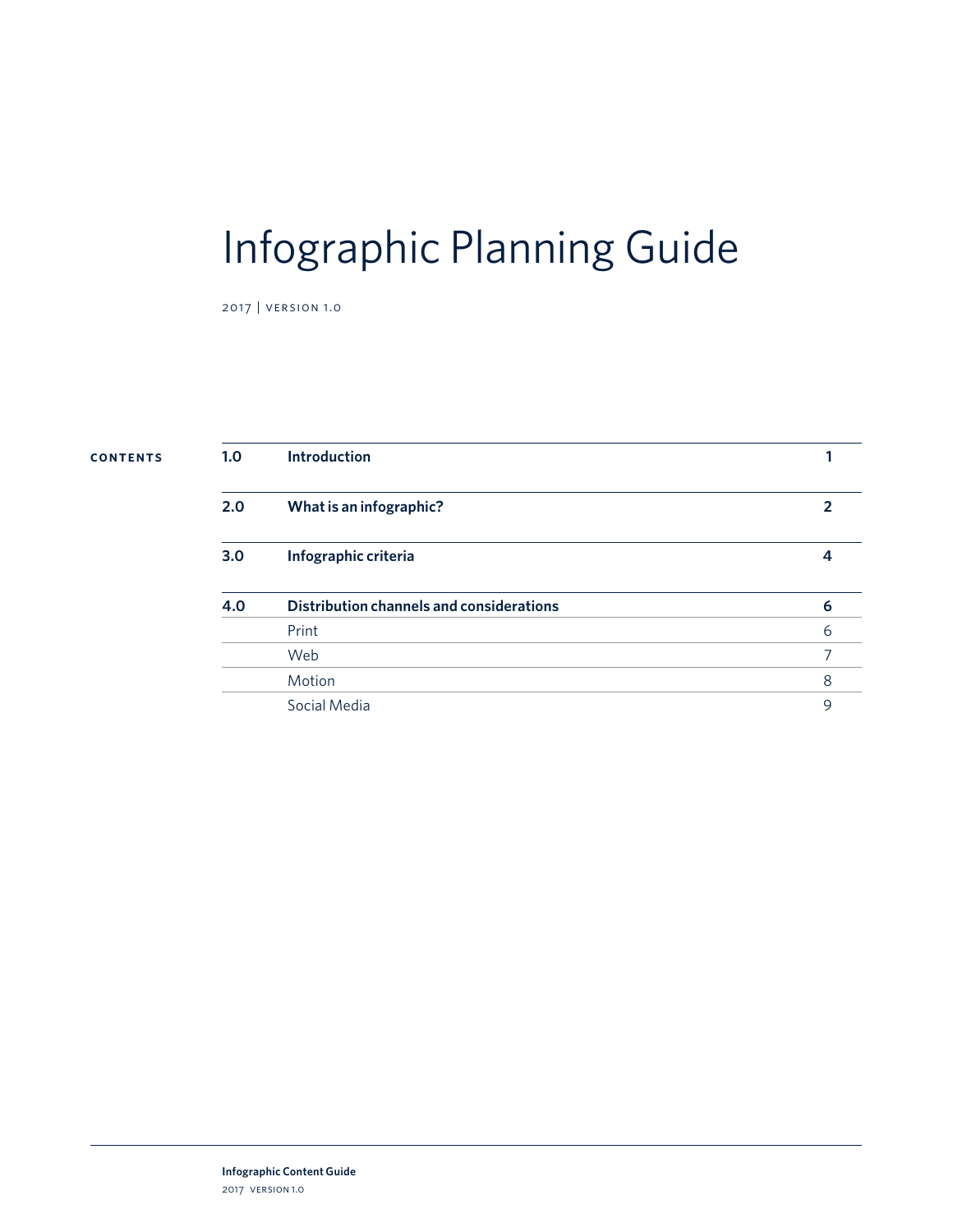# <span id="page-2-0"></span>The simplicity with which an infographic tells a story masks its complex production.

Due to their ability to distill complicated subjects into understandable and engaging visuals, infographics have earned a reputation as being powerful communication vehicles. At UBC, an infographic's ability to simply communicate detailed information on research, theories, timelines or other scholarly topics makes them an appealing content type.

However, while an infographic's messages may come across as straightforward, the process involved in creating an infographic is not. This content type often requires intensive researching, writing, illustrating, editing, and reviewing.

This guide aims to help UBC communicators gain a deeper understanding of content needs and processes in order to increase preparedness and confidence when initiating infographic projects.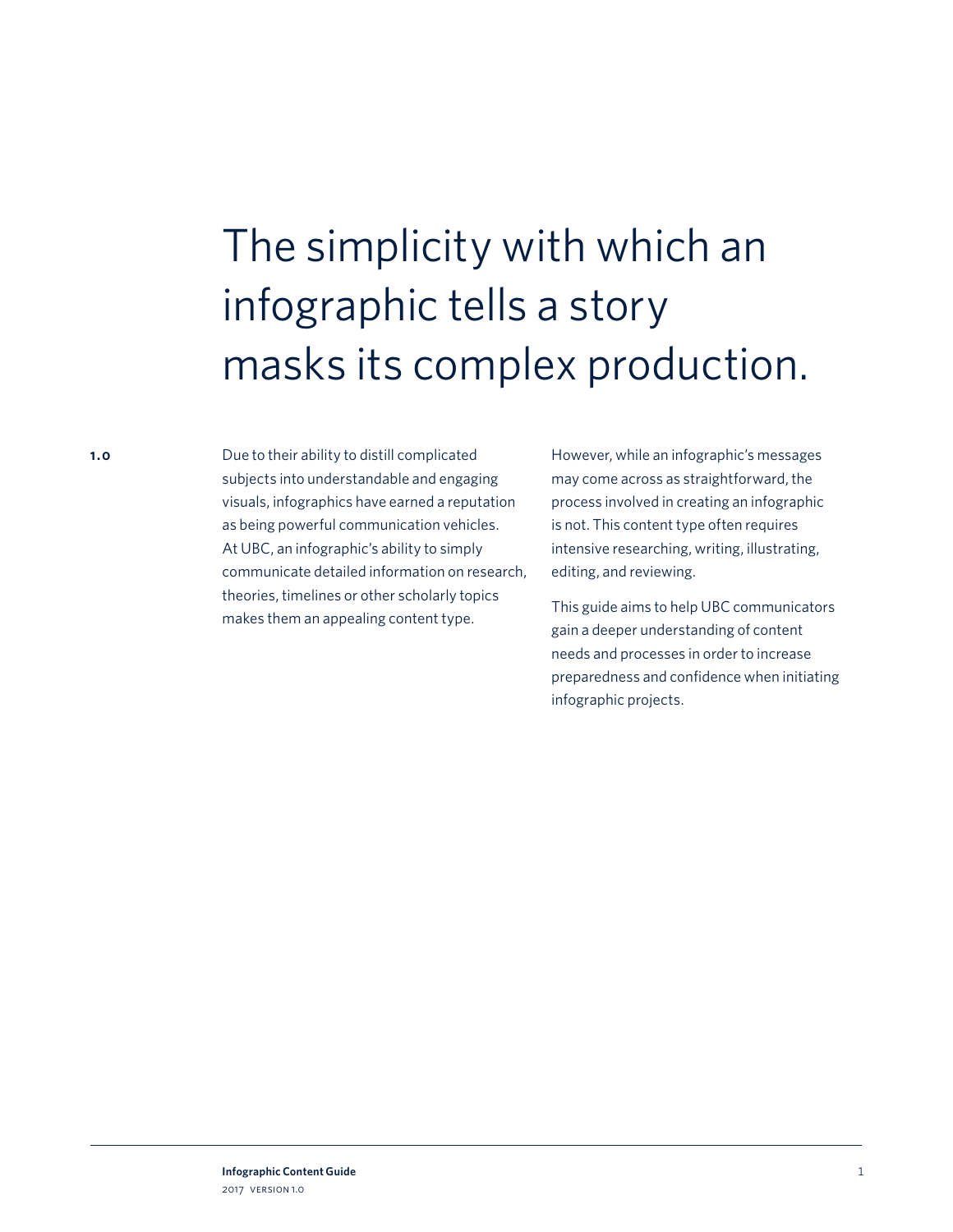### <span id="page-3-0"></span>What is an infographic?

An infographic is *a visual representation of data and copy that clearly reveals information in a way that tells a narrative*.

The following is a list of some of the more common forms of infographics, but there are countless ways to combine data, visuals and narratives in order to meet your final communication goals.

### **infographic types**

### **Geographical Infographics**

Geographical infographics show data trends based on location and often involve a map element.



### **Chronological Infographics**

Chronological infographics, such as a timeline, can be used to explain the history of a topic, or how a topic changes over a certain time period.

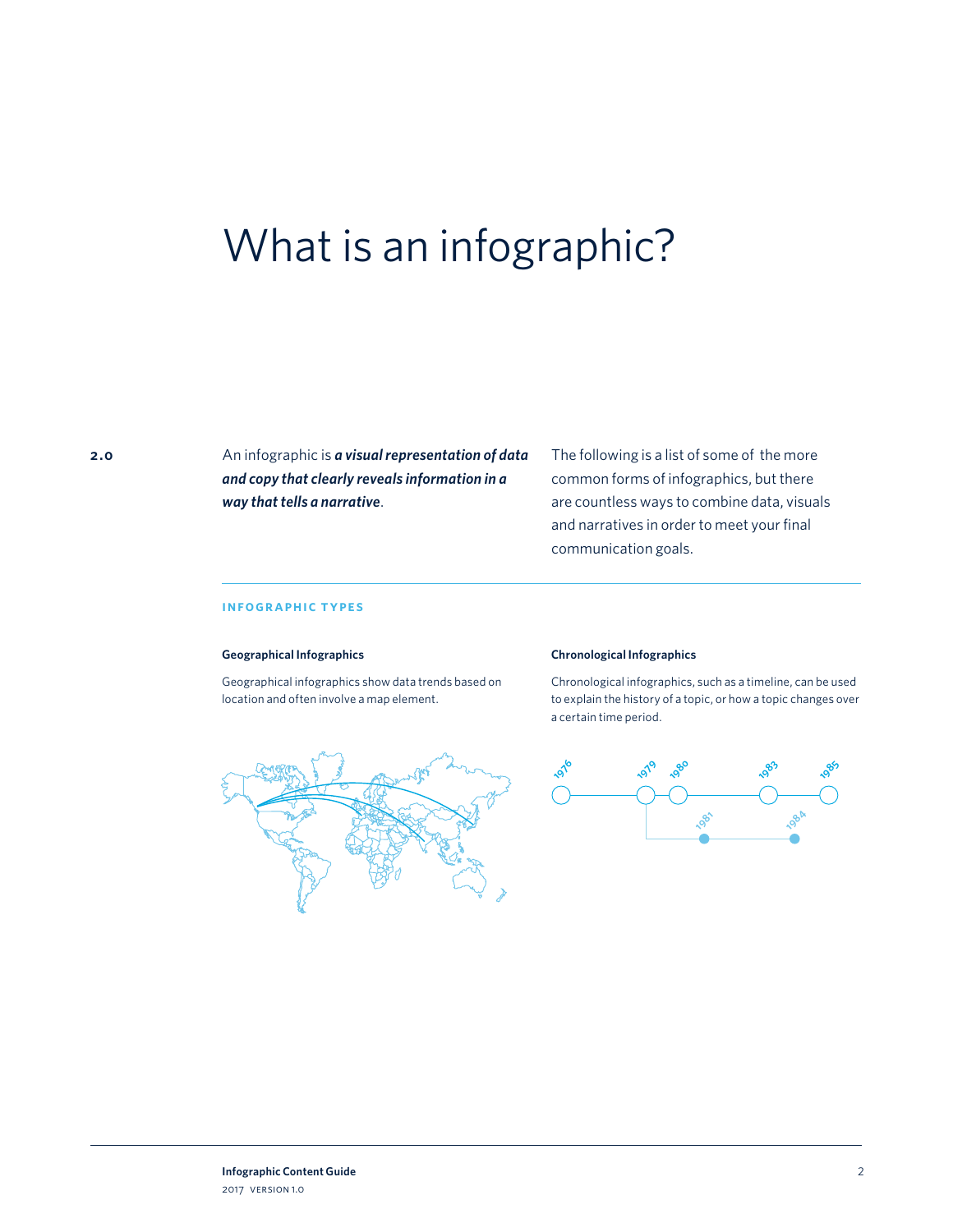### **Comparison Infographics**

Comparison infographics show how much two or more things have in common, how much they differ, or how superior or inferior one thing is over the other.



### **Anatomical Infographics**

Anatomical infographics break down a subject's structure or composition, show how a subject is built, what a subject is comprised of or how a subject works.



### **Process Infographics**

Process infographics illustrate the potential steps required to complete an action.



### **Statistical Infographics**

Statistical infographics show multiple datasets and important statistics through charts and graphs.



### **Hierarchical Infographics**

These infographics show how information is collected at different levels, and how it is connected.



### **Combination**

Some stories require a collection of different infographic types to tell a complete narrative. These narratives are often more complex, or have several layers of information.

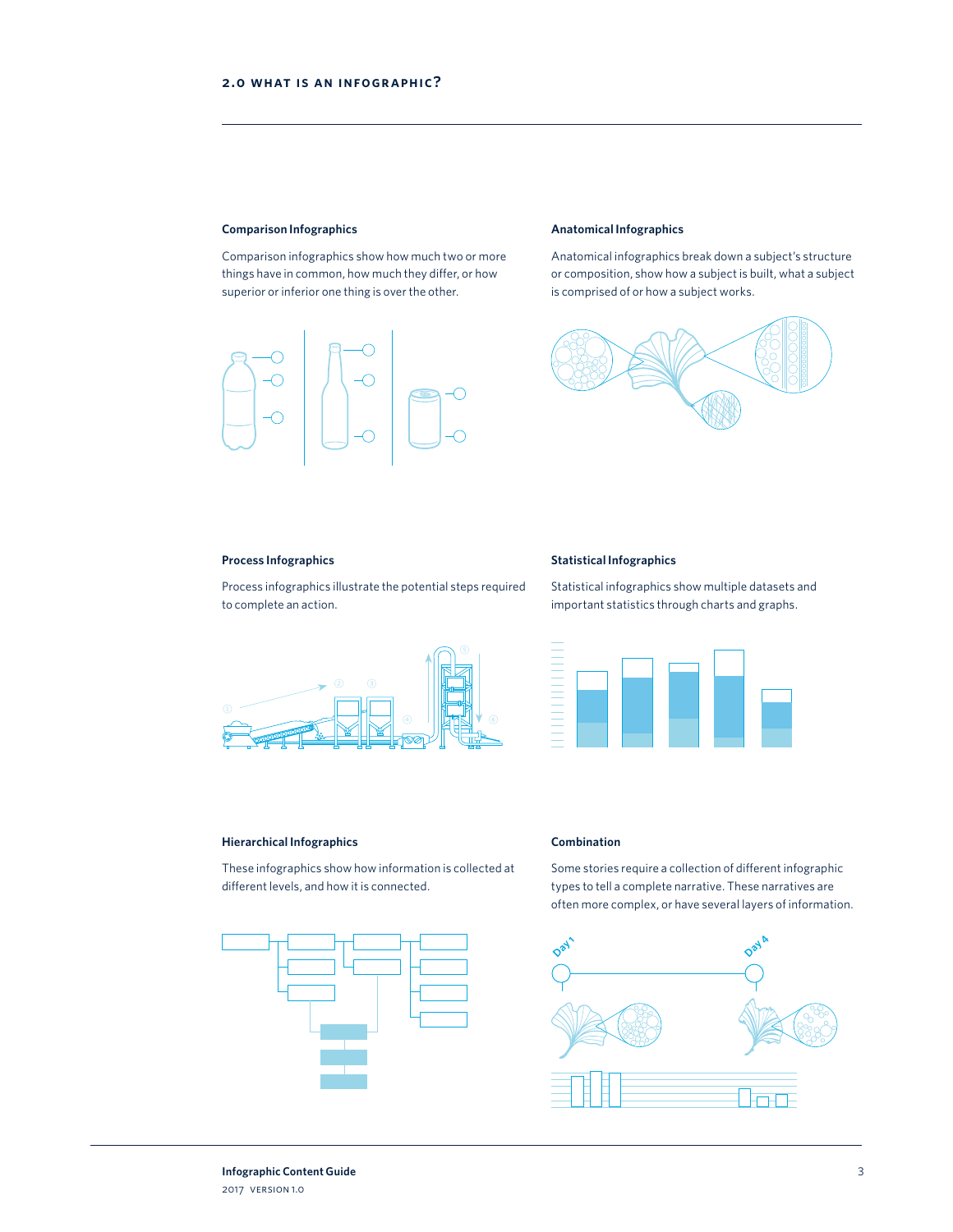### <span id="page-5-0"></span>Infographic criteria

For an infographic to be successful in both process and final output, there are certain requirements that should be met.

The following pages outline suggested criteria that should be met before an infographic project begins at UBC. In cases where a project doesn't fit all criteria, suggested alternative content types are listed on the next page.

### **infographic criteria**

### **data**

- Data should be "hard data" that is based in research *(ex. Quantifiable statistics that are representative of a large population instead of survey results from a small group)*.
- If data is UBC-centred and comes from administration, it should have been previously published and/or approved *(ex. Data that comes from the metrics committee, data that has been published in the annual report)*.
- If data is from a researcher, it should have been published in a peer-reviewed journal.
- All data should be available before production starts and should be reviewed for accuracy.
- There should be a way to contact the researcher for questions, clarification and accuracy checks.
- In some cases, a reputation risk 'check' on the data should be made in consultation with Public Affairs.

**>**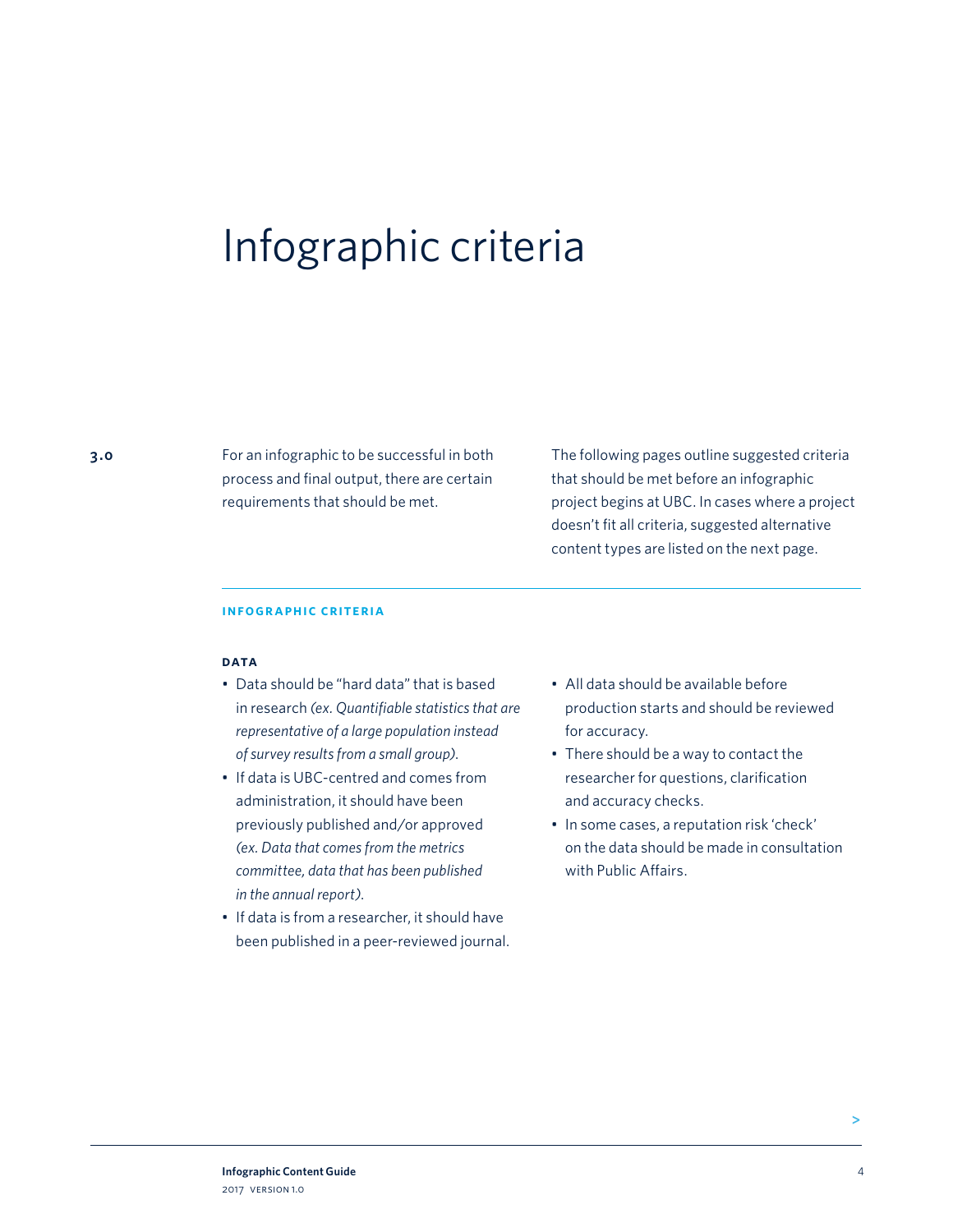### **narrative**

- There needs to be a compelling narrative.
- The narrative should have broad cultural appeal and should speak to a wide audience.
- If the subject is centred on UBC, the narrative should avoid touching on subject areas that will open UBC up to criticism.
- The narrative needs to support a strategic initiative or topic pillar.

### **visuals**

- The narrative and data needs to be something that can be visually represented.
- The visual should further the understanding of the information and/or narrative, and should not be reduced to a 'pretty picture'.
- The visual needs to communicate the data in an ethical manner. *(ex. Don't arbitrarily change the units on the axis* 
	- *to create a more dramatic visual difference).*
- The visual layout and dimensions must work for the distribution channel.

### **additional considerations**

- There must be capacity to fill all needed roles for project, with the understanding that infographics are a labour intensive type of content. For best results, roles should be defined early on in the process.
- There must be a sufficient amount of time available for the completion of the project.
- Ensure that there is a process in place for reviewing the final infographic's accuracy. There should be a sufficient amount of time budgeted for this accuracy check, with the understanding that requested edits will take additional project time.

*If your content project does not meet the above criteria, do not fret—there are other content types that may be a better match for your project. Some other types to consider include:*

*- A written narrative (with or without photos and/or editorial illustrations).*

*- An editorial illustration (image is conceptual and not based on hard data).*

*- An icon with a short blurb of copy (ex. A "Did you know?" fact with a representative icon).*

*- A photo essay.*

*- A chart that shows data, but doesn't include a narrative or visual element.*

*- A written stat displayed as a pull quote on a graphic or photographic background.*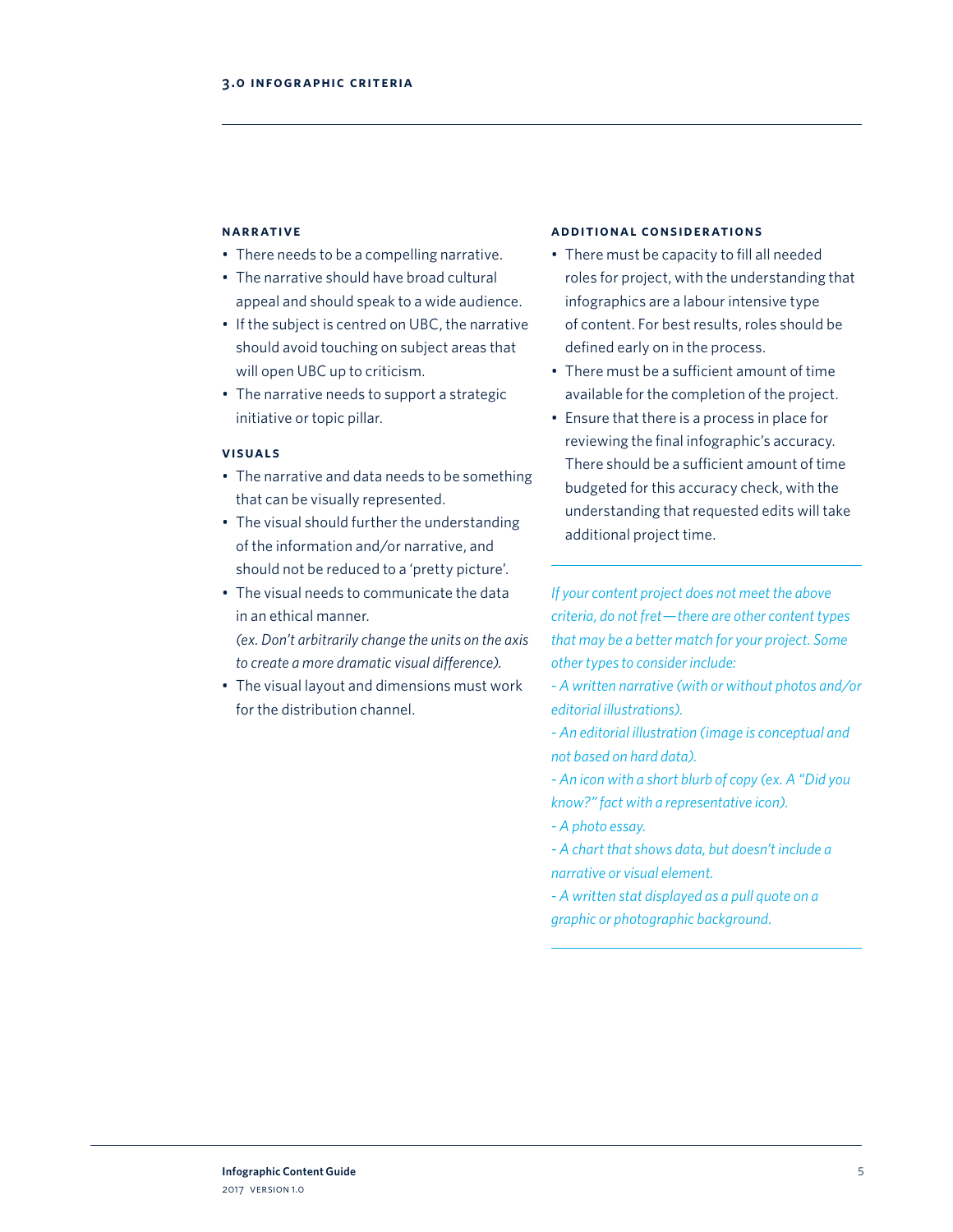# <span id="page-7-0"></span>Distribution channels and considerations

The channel that you share your infographic on can have considerable impact on how you write for and build your graphic.

The following pages outline specific parameters for a variety of distribution channels you may encounter at UBC.

### **print**

### **advantages**

Printed materials are an attractive choice for infographics that require ample space, as you can size down to a postcard size or expand to fill an 18x24" poster. Additionally, print is an ideal option when you want to display high resolution photographs and illustrations, as print has a higher resolution than web or some video files. Print also allows for type to be layered on top of a photo or illustration, which isn't always possible in web or social.

### **disadvantages**

Unless you are able to incorporate flaps or other custom features into your piece, print does not allow for much audience interaction with your infographic. Printed materials also run the risk of having a smaller audience than web or social materials, as the number of readers is more-or-less confined to the quantity of your print run.

### **production tips**

- Determine the final print size and page layout before starting on the visual elements of the infographic so that you know the correct size to build.
- If using photos, ensure that they are at least 300 dpi at their final size.
- If using illustrations, use vector files for the best results.
- If the infographic will be spread across a fold or gutter, ensure that important copy or data is not obstructed by creases, glue or staples.
- If adding special print techniques to the graphic, speak with a printer representative during the planning stage to ensure that your desired effect is achievable.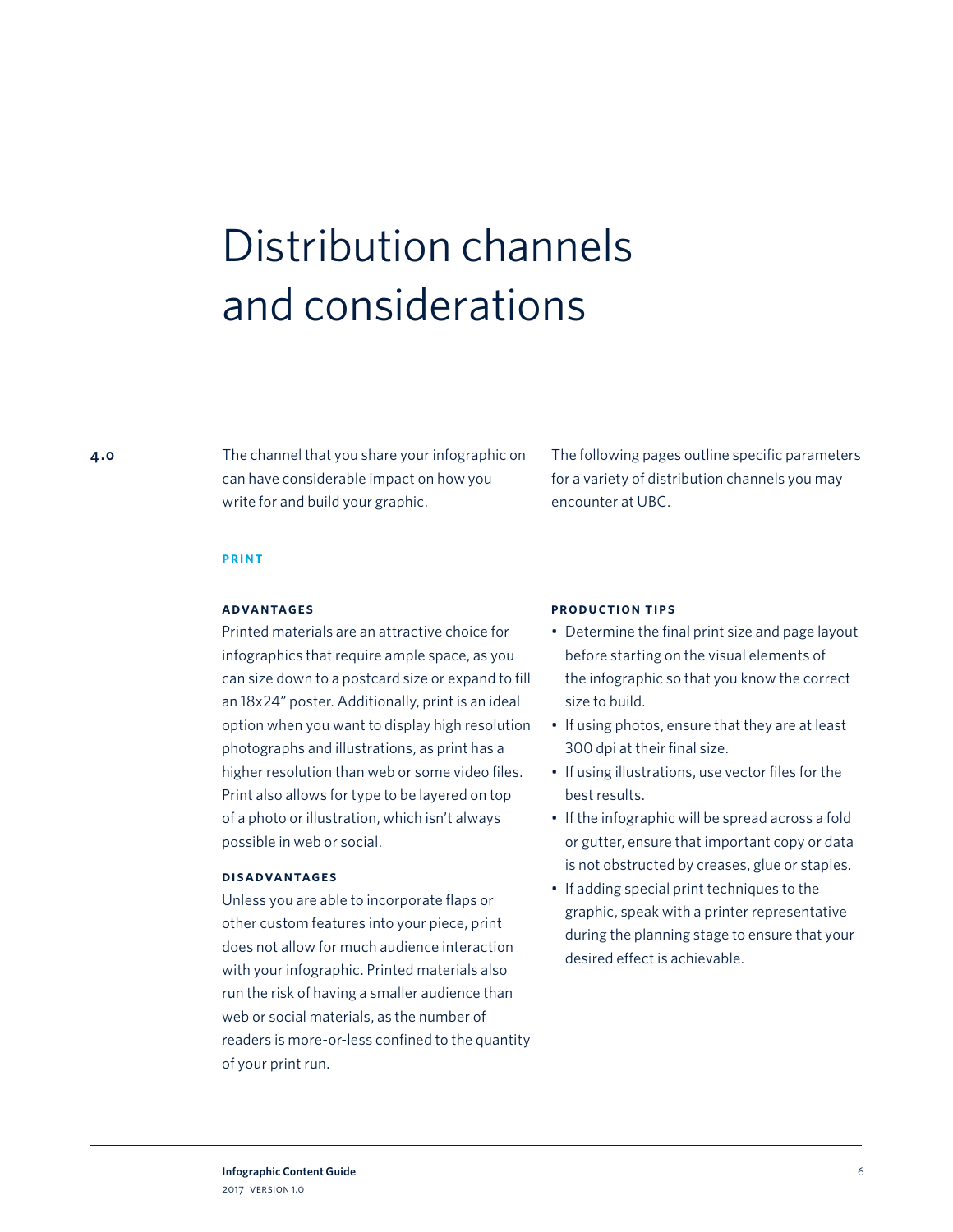### <span id="page-8-0"></span>**web**

### **advantages**

Websites are an attractive distribution channel when you want to reach a broad audience, as they can be seen by anyone with an internet connection. As well, websites allow for a variety of interactive elements, which create a richer audience experience and give space for additional layers of information.

### **disadvantages**

Websites present production challenges, as infographics must be built to fit a variety of screen sizes. Due to this, detailed or complex infographics that need to be seen at a large size do not work as well on the web as simple graphics. As well, in order to meet web accessibility standards, text should be a separate element from an image. This results in difficulties in placing type in a specific spot on an image. Finally, interactive elements can be production intensive, and will require extra time to complete.

### **production tips**

- For best results, keep infographics simple. A reliable format is to have a static image or icon that is separate from a text block. Arrange the elements so that they will stack on mobile screens.
- Make the infographic accessible for all audiences: provide a text alternative for the infographic that conveys the same meaning and information that is represented visually; use HTML/CSS to create your infographic rather than using an image file so that screen readers can capture the information; and use an accessible colour palette.
- Graphics built as vectors should be saved as .svg files, as .svg is scalable on the web (no loss of resolution).
- A .svg file can be animated with CSS, and an animated .svg is much leaner for performance than a .gif or video file.

*Looking for .svg animation tutorials? Try these: - [How SVG Line Animation Works](https://css-tricks.com/svg-line-animation-works/) - [Animating SVG with CSS](https://css-tricks.com/animating-svg-css/) - [A Guide to SVG Animations](https://css-tricks.com/guide-svg-animations-smil/)*

- Recreate your infographic at different sizes for each screen size (ie., desktop, tablet and mobile size). Ensure the graphics and images in your infographic look good at various resolutions by testing on multiple devices.
- Don't include text inside the image as this yields poor legibility on small screens and limits accessibility.
- Don't include just an image with text embedded, as the infographic as this yields poor SEO results.

*There are many web tools that can help you display data on your site in a responsive manner.* 

- *- [Google Charts](https://developers.google.com/chart/ )*
- *- [Chart.js](http://www.chartjs.org/ )*
- *- [Chartist.js](https://gionkunz.github.io/chartist-js/ )*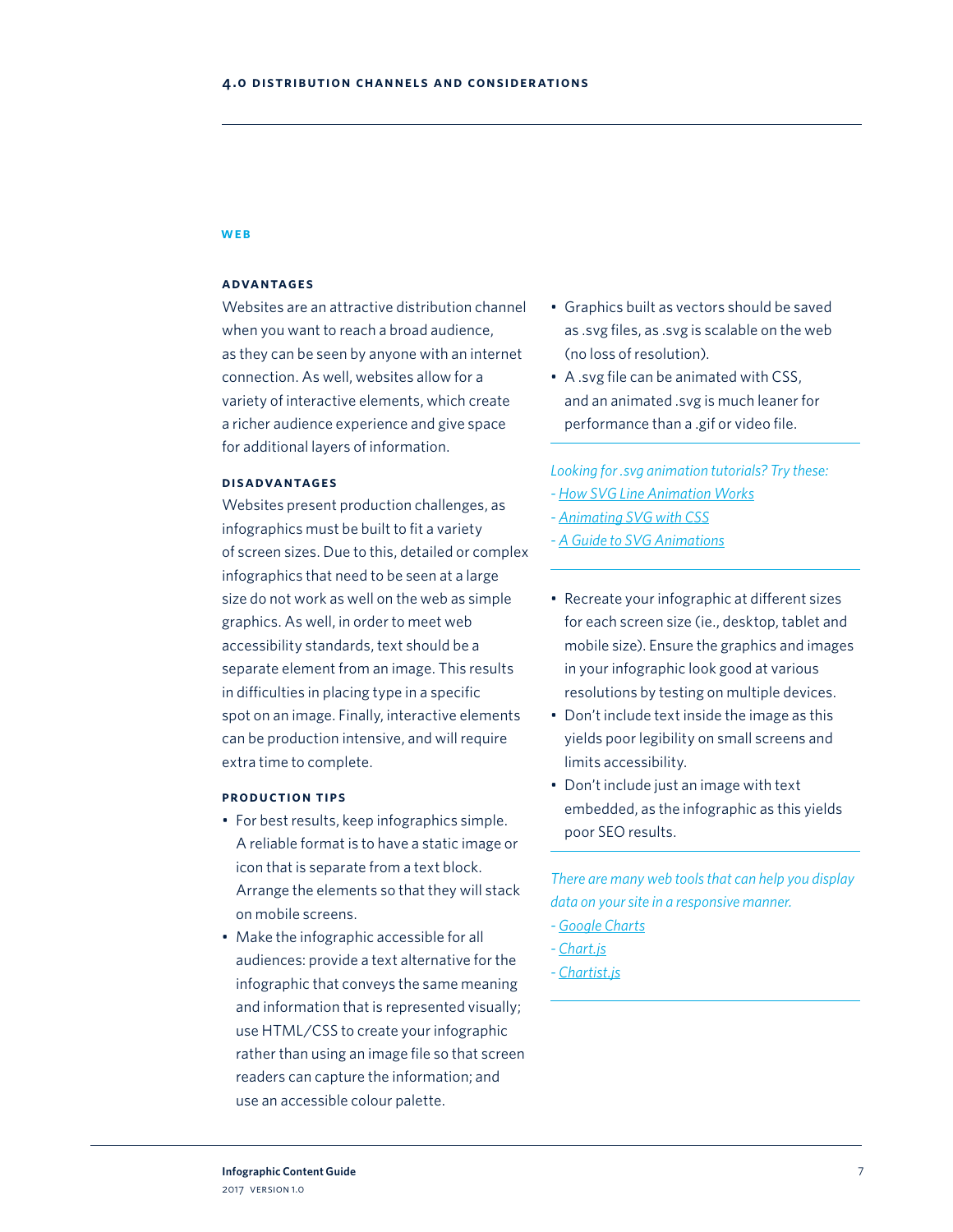#### <span id="page-9-0"></span>**motion**

### **advantages**

Animation has many features that can help to enhance understanding of certain types of information. Motion can be particular useful in showing a change over time or a view from different angles and distances. Motion also allows for control over the pacing and sequence of the narrative, which can be useful for content that show sequential steps. Sound can also be added to a motion file, which opens up a new level with which to provide information from.

### **disadvantages**

The additional features of motion design that add to audience understanding also add to production time and issues. Infographic producers must be aware of more variables, such as speed, transitions and sound. As well, motion infographics are production intensive, as the motion and sound elements bring extra levels of work. Motion infographics also carry the risk of audiences not gaining the full narrative, as they may stop watching the animation before the entire story is told.

### **production tips**

- Give your team plenty of time to complete a motion infographic, and ensure that all roles needed will be filled.
- Check the specific dimensions that you are building to before starting the project, as changing dimensions partway through is very time consuming.
- If possible, keep your video short. Audience attention spans can be short, so it is advisable to keep the animation under ninety seconds.
- Complete speed checks to ensure that a visual or caption is on-screen for enough time for full comprehension.
- Be mindful of any audio that is used. Sound can distract from the viewing experience if it is not well-considered.
- To make a video accessible to all audiences, ensure that any voice-over narration is also available as captions.
- Ensure that you have the rights to all sound files that are used in your motion piece. Some distribution channels, such as YouTube, will delete videos that do not have full rights to soundtracks.